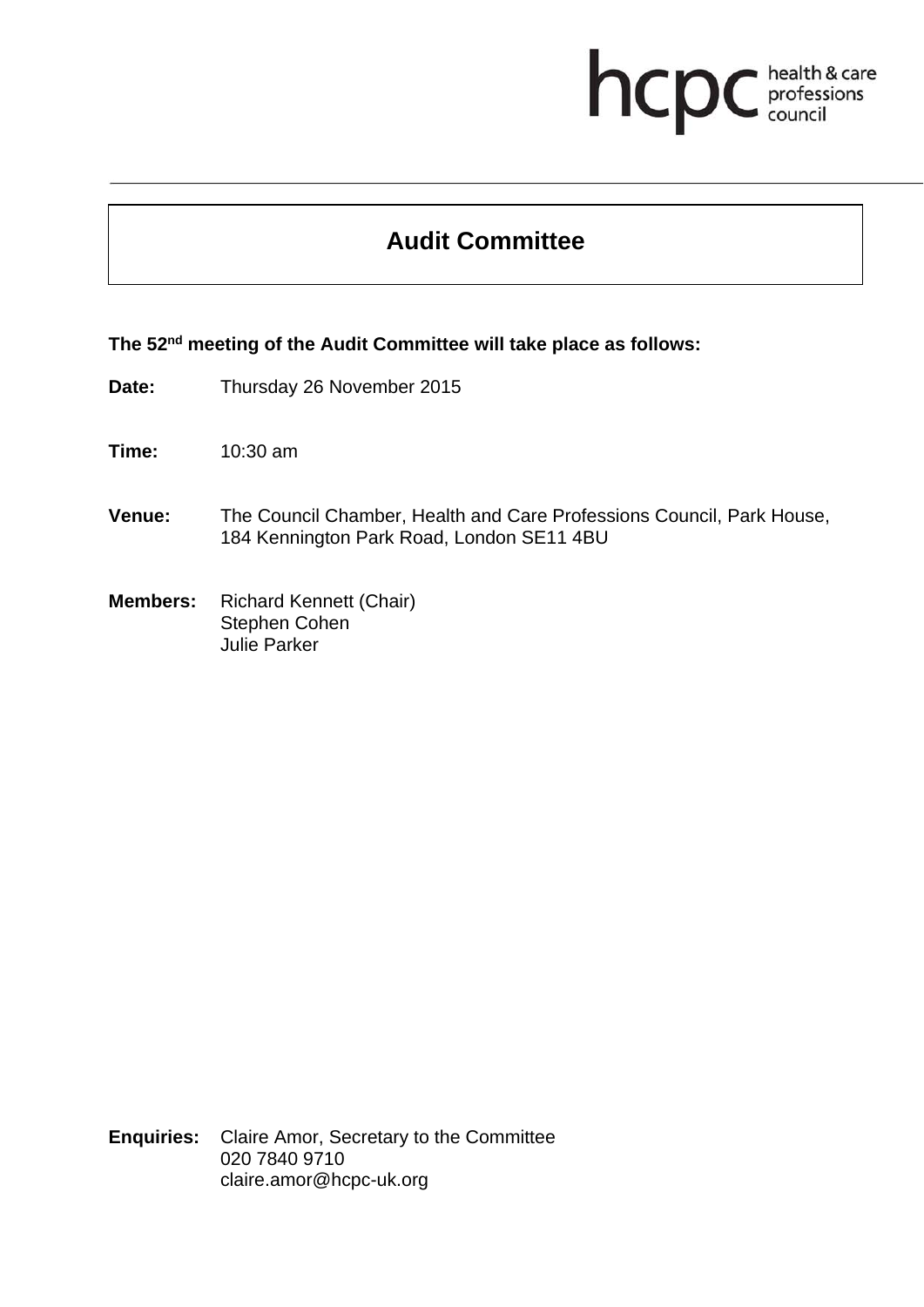## Public Agenda

| $\mathbf 1$                   | <b>Apologies for absence</b>                                                                                                                                          | verbal                          |
|-------------------------------|-----------------------------------------------------------------------------------------------------------------------------------------------------------------------|---------------------------------|
| $\overline{2}$                | <b>Approval of agenda</b>                                                                                                                                             | verbal                          |
| 3                             | <b>Declaration of members' interests</b>                                                                                                                              | verbal                          |
| 4                             | Minutes of the Audit Committee meeting of 8 September 2015<br>Claire Amor - Secretary to the Committee                                                                | enclosure 1<br>AUD 37/15        |
| 5                             | <b>Matters arising</b><br>Claire Amor - Secretary to the Committee                                                                                                    | enclosure 2<br>AUD 38/15        |
| Items for discussion/approval |                                                                                                                                                                       |                                 |
| 6                             | NAO external audit plan 2015-16<br>Andy Gillies - Director of Finance                                                                                                 | enclosure 3<br>AUD 39/15        |
| $\overline{7}$                | Internal audit report: Review of 5 year plan functionality and controls enclosure 4<br>Andy Gillies - Director of Finance                                             | AUD 40/15                       |
| 8                             | Review of internal audit recommendations<br>Claire Amor - Secretary to the Committee                                                                                  | enclosure 5<br>AUD 41/15        |
| 9                             | <b>Procurement Policy</b><br>Andy Gillies - Director of Finance                                                                                                       | enclosure 6<br>AUD 42/15        |
| 10                            | Proposed change in the capitalisation threshold<br>Andy Gillies - Director of Finance                                                                                 | enclosure 7<br>AUD 43/15        |
| 11                            | <b>Change in the bank mandate</b><br>Andy Gillies - Director of Finance                                                                                               | enclosure 8<br><b>AUD 44/15</b> |
| 12 <sub>2</sub>               | <b>Business Process Improvement report</b><br>Roy Dunn - Head of Business Process Improvement                                                                         | enclosure 9<br>AUD 45/15        |
| 13                            | BSI ISO9001:2008 audit report<br>Roy Dunn - Head of Business Process Improvement                                                                                      | enclosure 10<br>AUD 46/15       |
| 14                            | <b>Risk Assurance mapping</b><br>Roy Dunn - Head of Business Process Improvement                                                                                      | enclosure 11<br>AUD 47/15       |
| 15                            | <b>Risk owner presentations</b><br>Marc Seale – Chief Executive and Registrar<br>Elaine Buckley - Council Chair<br>Michael Guthrie – Director of Policy and Standards | enclosure 12<br>AUD 48/15       |